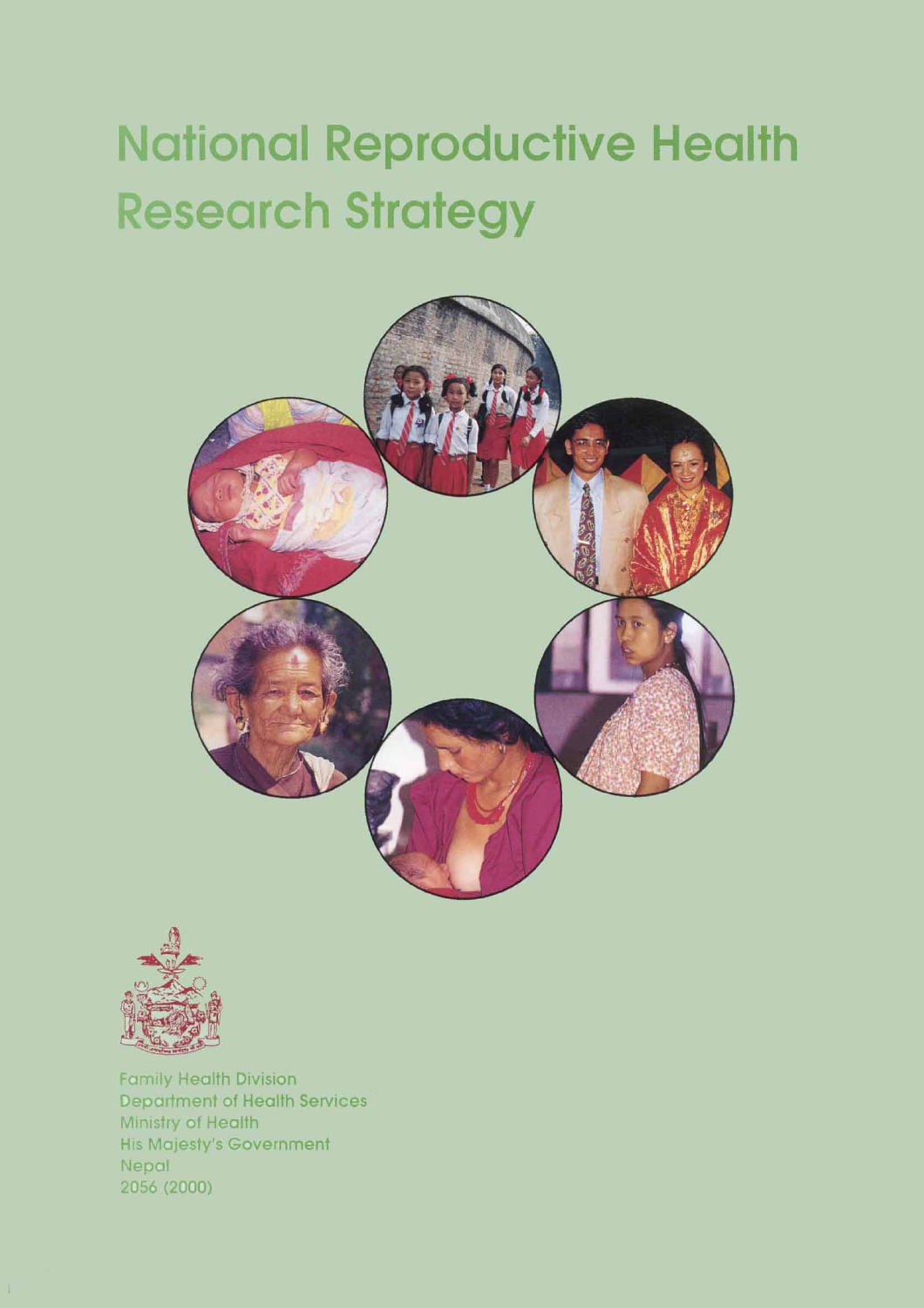#### <span id="page-1-0"></span>*Preface*

The major thrust of the health policy in the past was to provide basic health services with an emphasis on primary health care and family planning services as an integrated package. On the one hand, in recent years there has been growing concern for the persistent high level of maternal mortality and on the other, the family planning program has begun to contribute to a reduction in the high level of fertility in Nepal. It is well established that family planning can help reduce infant, child and maternal mortality. Similarly, it is known that effective maternal and childcare service delivery also contribute to increased use of family planning.

As a result of the International Conference on Population and Development held in Cairo in 1994, it has been recognized that Reproductive Health is a crucial part of overall health, is central to human development and affects everyone. The conference put human rights, human development and the individual at the center of programme policies and also emphasized the need for empowerment of women, community participation and services specifically designed to reach poor and marginalized groups. In this regard, His Majesty's Government has endorsed the ICPD programme of action as well as the 1995 WHO Global Reproductive Health Strategy, both of which serve as a basis for Nepal's national Reproductive Health Research Strategy.

This document clarifies what His Majesty's Government aims to provide in terms of Reproductive Health services in Nepal and connects services with RH research in Nepal. Furthermore, it provides guidelines for policy makers, service providers, various line ministries, INGOs, NGOs and private sector so that they can develop and implement the research activities within the framework of our national Reproductive Health Research Strategy.

Regulate

Dr. Laxmi Raj Pathak **Director** Family Health Division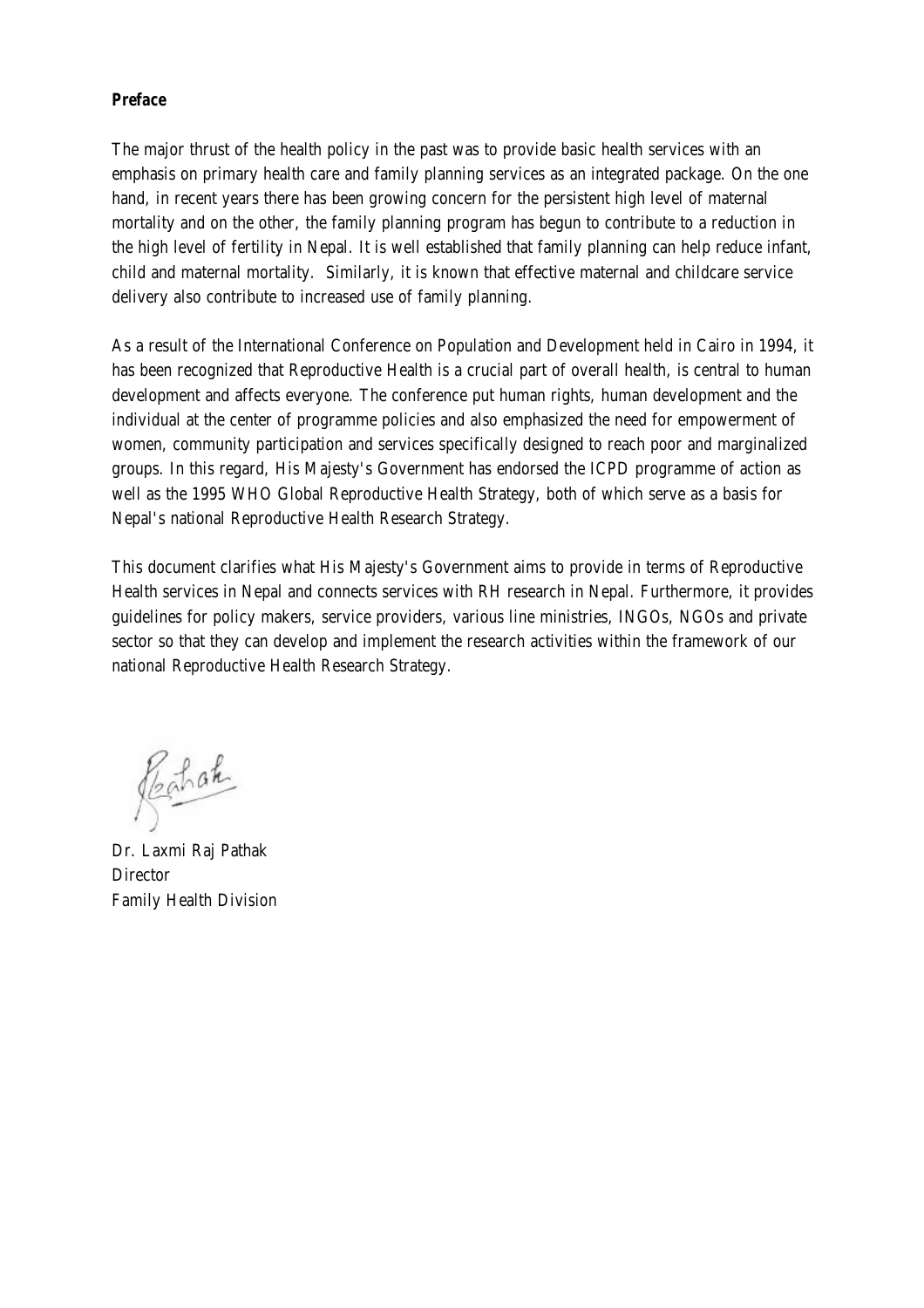# **Table of Contents**

# [Preface](#page-1-0)

|                                                                | page no. |
|----------------------------------------------------------------|----------|
| <b>Introduction</b>                                            |          |
| Rationale for a Reproductive Health Research Strategy in Nepal |          |
| Objectives of the RH Research Strategy                         |          |
| <b>Research Strategy</b>                                       |          |
| Annexes                                                        |          |

| $\overline{1}$ | RH strategy priority topics                                          |                 |
|----------------|----------------------------------------------------------------------|-----------------|
|                | Tools to assist in taking steps 1-7 of the RH Research Strategy      | 10              |
| 3.             | Annotated Bibliography of Reproductive Health                        | 12 <sub>1</sub> |
| 4              | Table of contents of Reproductive Health Annotated Bibliography      | 17              |
|                | Terms of Reference of the Reproductive Health Research Sub-Committee | 19.             |

# **Under separate cover**

Annotated Bibliography of Reproductive Health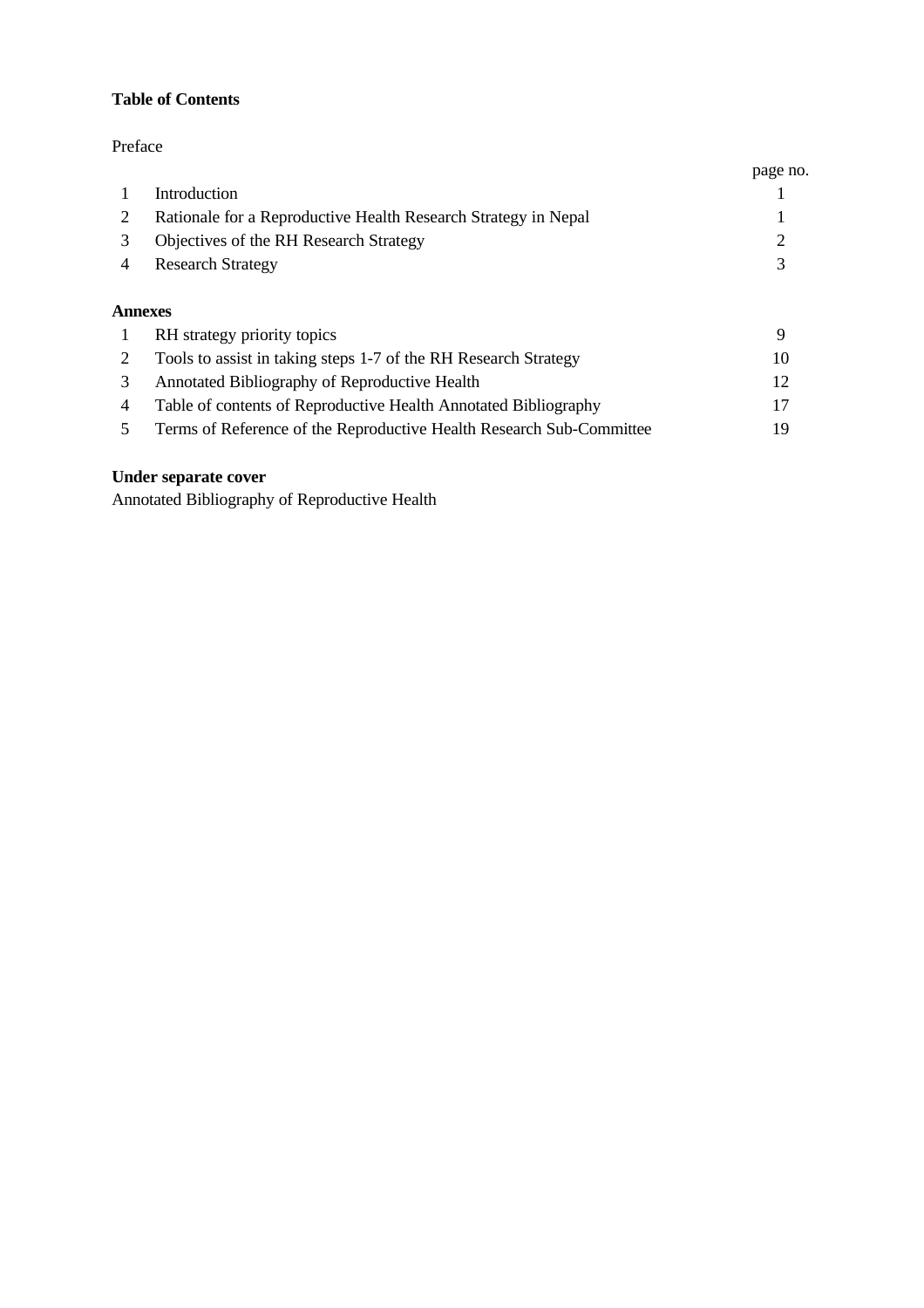# <span id="page-3-0"></span>**1 INTRODUCTION**

It is recognized that Reproductive Health is a crucial part of overall health and is central to human development. The definition of Reproductive Health, adopted in the Plan of Action of the International Conference on Population and Development (ICPD) held in Cairo in 1994, and endorsed by the United Nations General Assembly in its resolution 49/128, serves as the basis for action by all UN agencies and member states including Nepal.

The new paradigm of Reproductive Health that emerged from the 1994 held in Cairo has put human rights, human development and individual well being not programme targets at the center of programme policies. The Conference further emphasized the need for empowerment of women, involvement of women and young people in the development and implementation of programmes and services reaching out to poor and marginalized groups. Greater attention was also called for the role of in men Reproductive Health, both as decision-makers and as targets.

His Majesty's Government of Nepal has, inspired by ICPD 1994, in 1998 laid down a National Reproductive Health Strategy, based on the New Health Policy of 1991 and adapted to the 1997-2017 Second Long-term Health Plan of Nepal. The RH Strategy document has identified an integrated RH package for Nepal. The basic elements of this package are:

- 1. Family Planning
- 2. Safe Motherhood
- 3. Neonatal health (new born care)
- 4. RTI/STD/HIV/AIDS
- 5. Adolescent Reproductive Health
- 6. Prevention and management of sub-infertility
- 7. Prevention and management of complications of abortion and
- 8. Life cycle RH issues

In Nepal, Reproductive Health is not a new programme, but rather a new approach, which seeks to strengthen the existing Safe Motherhood, Family Planning, HIV/AIDS, STD, Child Survival and Nutrition Programmes with a holistic life cycle approach. This calls for strengthening inter-divisional linkages within the Department of Health Services as well as between other sectors e.g. education, women and development, local development and the legal/justice system.

# **2 RATIONALE FOR A REPRODUCTIVE HEALTH RESEARCH STRATEGY IN NEPAL**

The Programme of Action of the International Conference on Population and Development (Cairo 1994) attributes a crucial role to research in support of RH programme development and implementation. It advocates international and national co-operation in order to collect, analyse, disseminate and utilise relevant data to make the programme work.

It has been widely recognized that research is essential in measuring effectiveness of ongoing activities, whereas situational analysis and operational research help to design new programmes. A number of priority Reproductive Health activities mentioned in the National RH Strategy document such as infertility, abortion, adolescent RH issues, elderly women's RH problems are new areas in which intersectional research will have to explore the nature, extent and context of the problems to help design intervention suitable for Nepal. However, even existing programmes such as Safe Motherhood and Family Planning are challenged to reconsider their activities, for example from a gender perspective – including needs and responsibilities of women as well as of men – and the empowerment of women. Such changes in perspective require research.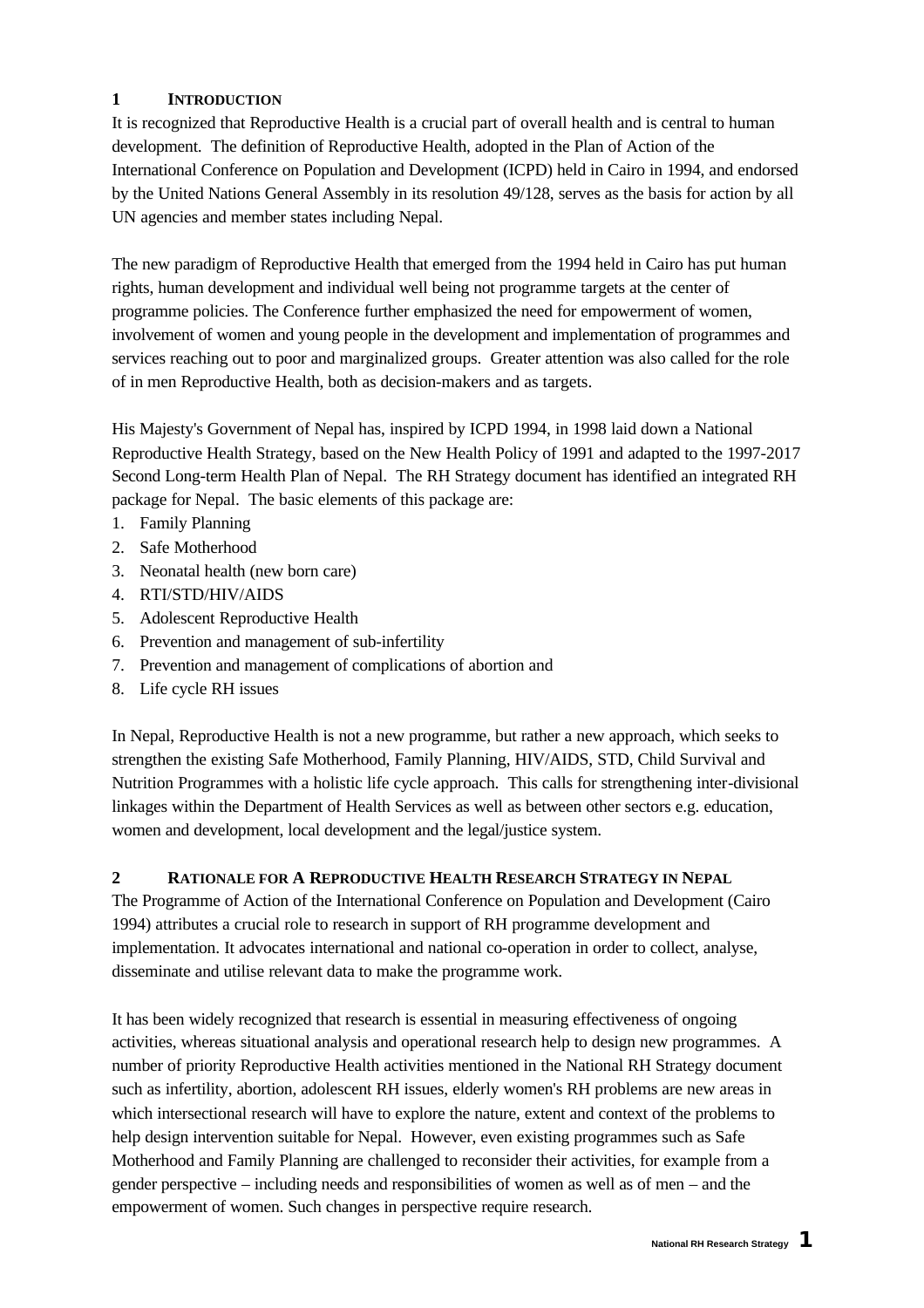<span id="page-4-0"></span>The cost-effectiveness of studies should be a point of attention as well. In the past, a number of studies has been conducted without much co-ordination or even without implementation of the results. It has increasingly been recognized that a co-ordinating mechanism would be useful to avoid duplication of research efforts, to assess adequacy of recommendations resulting from research and to promote their implementation. Furthermore, the possibility to pool resources of the government and NGOs/INGOs in case of shared interests should be considered.

One of the components of the National RH Strategy is therefore the development of a research strategy, which will optimally match the information needs of policy makers, planning and service providers with available data and with the human and material resources for further research.

Such a research strategy should include the strengthening and creation of mechanisms to assure:

- Adequate selection of priority research areas to
	- − help solve bottlenecks in RH programme management within the context of PHC;
	- − provide information on coverage, quality, utilization and impact of RH services, and on unmet needs for RH care of users and non-users;
	- − help to develop interventions in new RH fields (e.g. adolescent health, gender issues, violence against women);
	- − help to adopt existing or new RH interventions to varying physical, socio-economic, cultural and service conditions.
- Optimal collaboration between the MoH and other health-related ministries, multi/bilateral support agencies, NGOs, academic institutions, and research agencies to avoid gaps and overlaps in research.
- Optimal dissemination and utilisation of research findings.

# **3 OBJECTIVES OF THE RH RESEARCH STRATEGY**

The **ultimate objective** of the national RH research strategy is to contribute positively to the reproductive health of individuals and couples by developing interventions in addressing their needs appropriate to their age and sex.

**Specific objectives** are to ensure:

- **Advocacy** of research and utilizationof the findings of research at all levels
- **Identification** of **strengths, weaknesses, gaps and overlaps** in the RH programme;
- **Inventorizing** (on an ongoing basis) completed, ongoing and planned **studies** of use to remedy these shortcomings in RH interventions;
- **Identification** of **uncovered research needs** in different areas;
- **Prioritization** of these **research needs** according to their importance and necessity;
- The **planning** of **additional research** as required, while at the same time
	- − **Strengthening** of **mechanisms** which optimally **link needs and available** (human and material) **resources** for RH research, through **networking**;
	- − **Strengthening** of the **required research capacity** at different levels;
	- − **Identification** of **additional financial resources** required;
- **Development** of appropriate **mechanisms** for **dissemination** and **utilization** of research findings.
- **Follow-up** of the extent to which **recommendations** have been **implemented**
- Regular assessment for **cost-effectiveness** of the implementation of the **national RH research strategy**;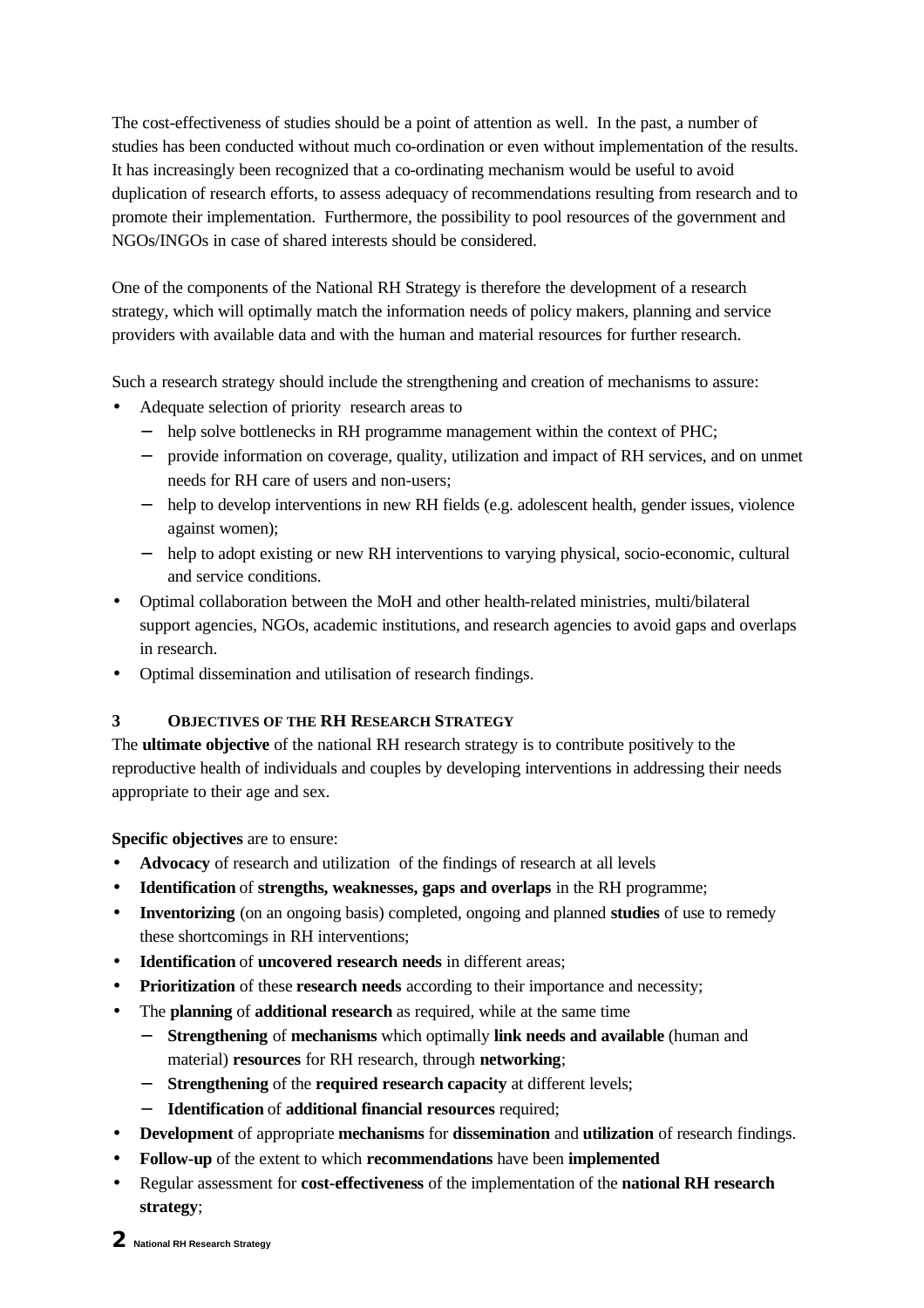# <span id="page-5-0"></span>**4 RESEARCH STRATEGY**

As research should support the health system, it seems logical to use the existing coordinating bodies in the system to spot needs for research, set priorities, identify resources and, finally, decide which recommendations resulting from research could be useful to support or adapt health policies and interventions.

Two such bodies have been established (as a consequence of) the RH Strategy endorsed in 1998 by the Ministry of Health.

- The **Reproductive Health Steering Committee (RHSC)**. It meets once a year and is mandated to deal with policy matters related to RH, including research. Members include the Secretaries of the Ministry of Health, Law and Justice, Education and Women and Social Welfare, as well as representatives of major donor agencies and research institutions. The Secretary of Health chairs the meetings, and the Director of Family Health Division is a member who acts as Secretary.
- The **Reproductive Health Coordination Committee (RHCC)**. It meets thrice a year and coordinates ongoing and planned RH activity in Nepal. Members include Directors of RH related Divisions/Centers within the Department of Health Services, representatives of concerned NGO/INGO and multilateral/bilateral external aid partners. The Director of the Family Health Division chairs the meetings, the Chief of the RH section of the Family Health Division is the Member Secretary.

It is envisaged that to do full right to the coordination of research, a sub-group of the RHCC members with a specific interest in research will form a **Reproductive Health Research Sub Committee (RHRSC)**. This group should have a good overview of ongoing research, spot gaps and overlaps and promote new research activities, in consultation with the RHCC.

The RHRSC could promote the formation of **Reproductive Health Research Working Groups (RHRWGs),** groups of researchers and research advisors who work in the same field, and who could mutually strengthen each other in drafting and implementing research. Further they should critically discuss research findings to formulate recommendations for action.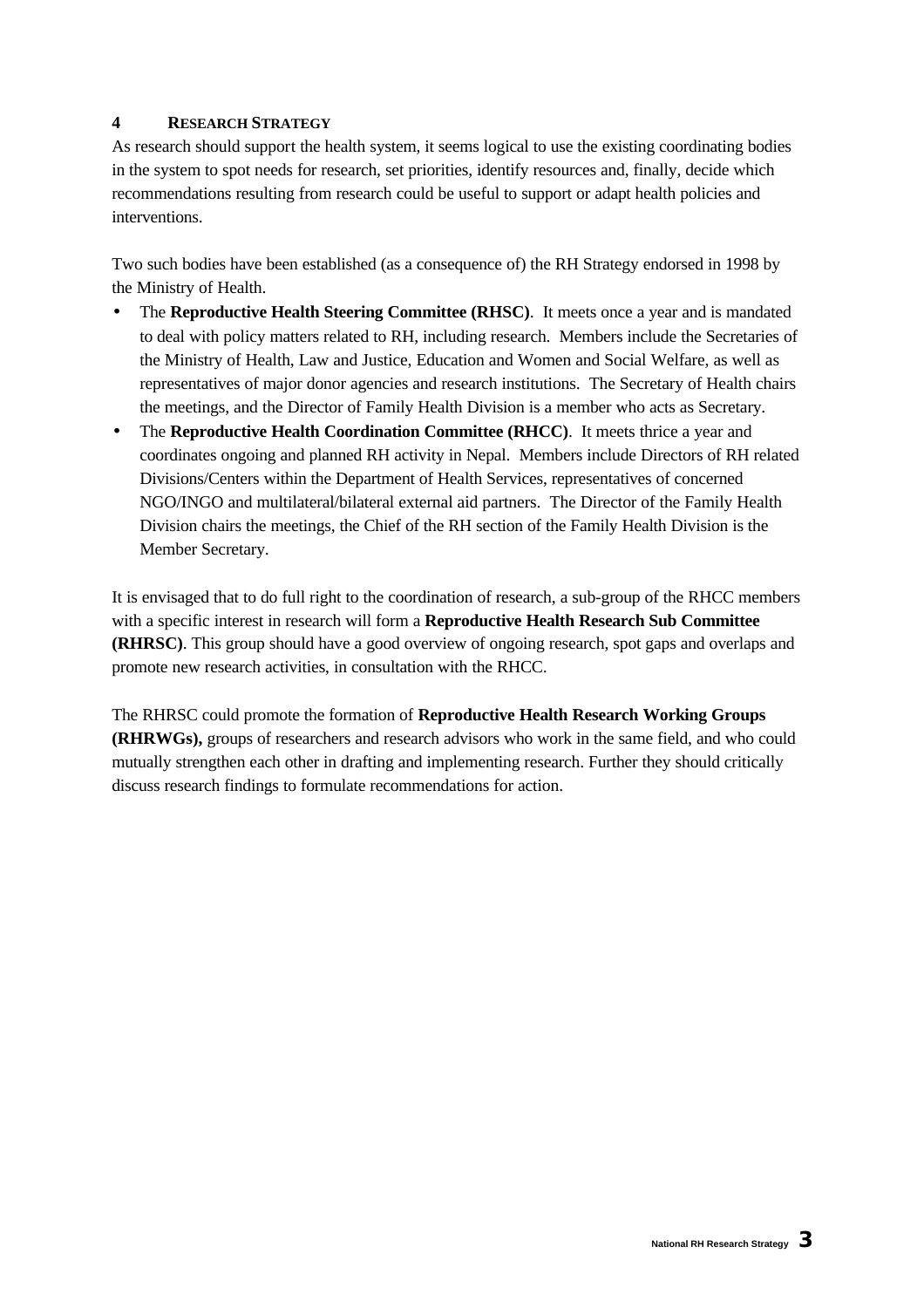The proposed institutional framework for RH research then looks as follows:



**Figure 1: Institutional framework for RH research**

The strategy for RH will be implemented within this institutional framework, and contains seven steps, which are visualized in figure 2: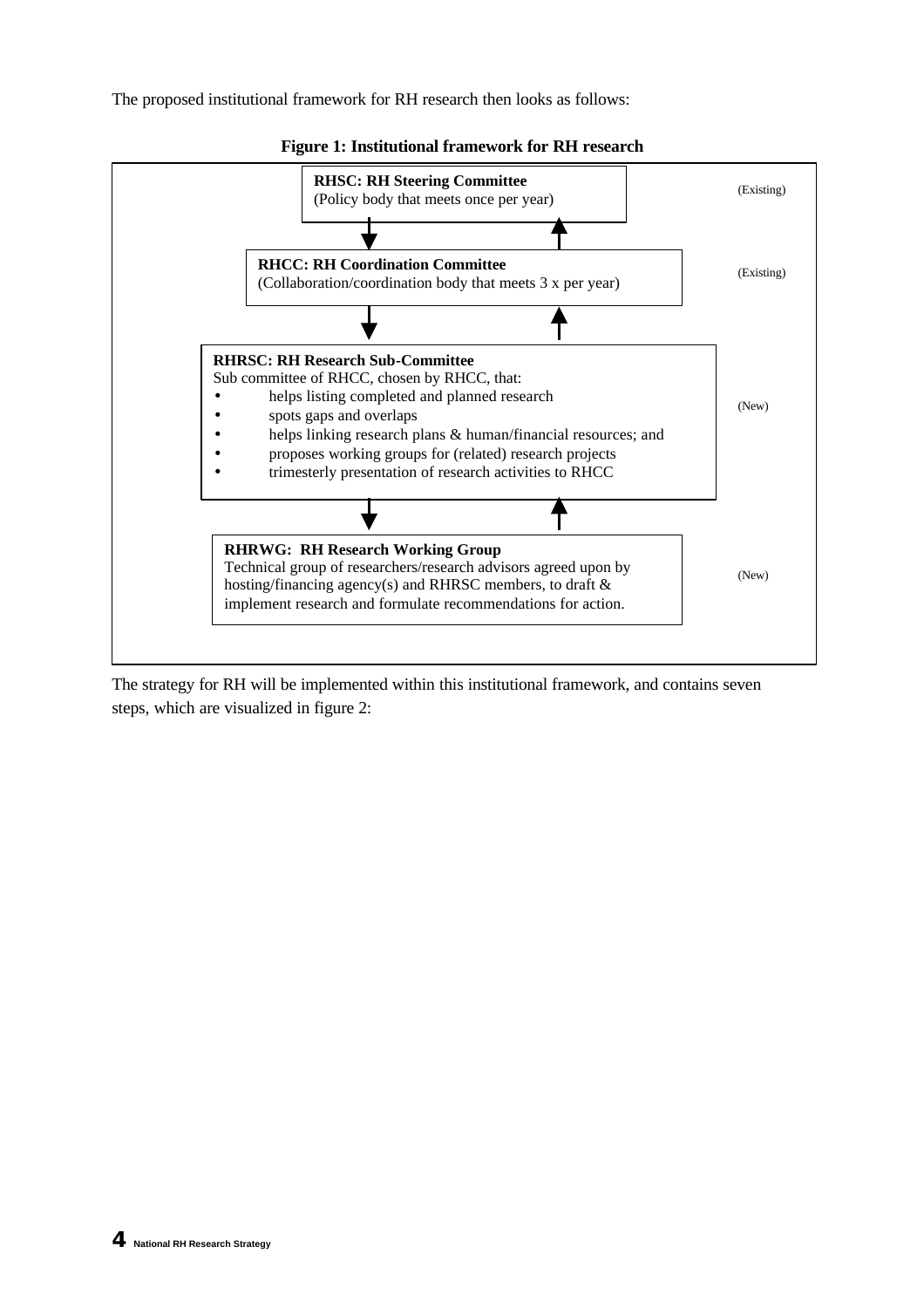

# **Step 1:** *Situation analysis of research carried out and of research needs* Determined by the national RH objectives as well as by RHCC/RTRSC members and "the field" (local government/NGO staff and community members)

The RH Research Sub-Committee will assist the RHCC in obtaining this overview of needs and resources. An important tool is the attached bibliography of RH publications developed in support of such a situation analysis. It covers all priority topics of RH and is sub-divided in policy papers, service data, community-based data/needs or action, training materials and IEC materials (see annex 2). The RH Research Sub-Committee should network among associated government Divisions/Centers and INGOs/ Bi and Multi lateral donor agencies to keep the bibliography up to date (see annex 4,5,6,7,8 for direction)

# **Step 2:** *Priority setting on (partly) uncovered and new needs for research***.**

The RHR Sub-Committee will guide this process of consensus building, sharing of tasks, and , if there are many research suggestion, priority setting according to proposed criteria which are presented in annex 3. These may be amended by the RHCC and the RHRSC. It should be stressed that the role of the RHRSC is co-ordinative, not prescriptive. It will not prohibit planned studies from being carried out but attempt to prevent overlaps, bring uncovered priorities to the attention of institutions with resources (research institutions, donor agencies) and promote cooperation between interested parties.

The RHRSC will report its activities, suggestion and progress to the RHCC in its four -monthly meetings.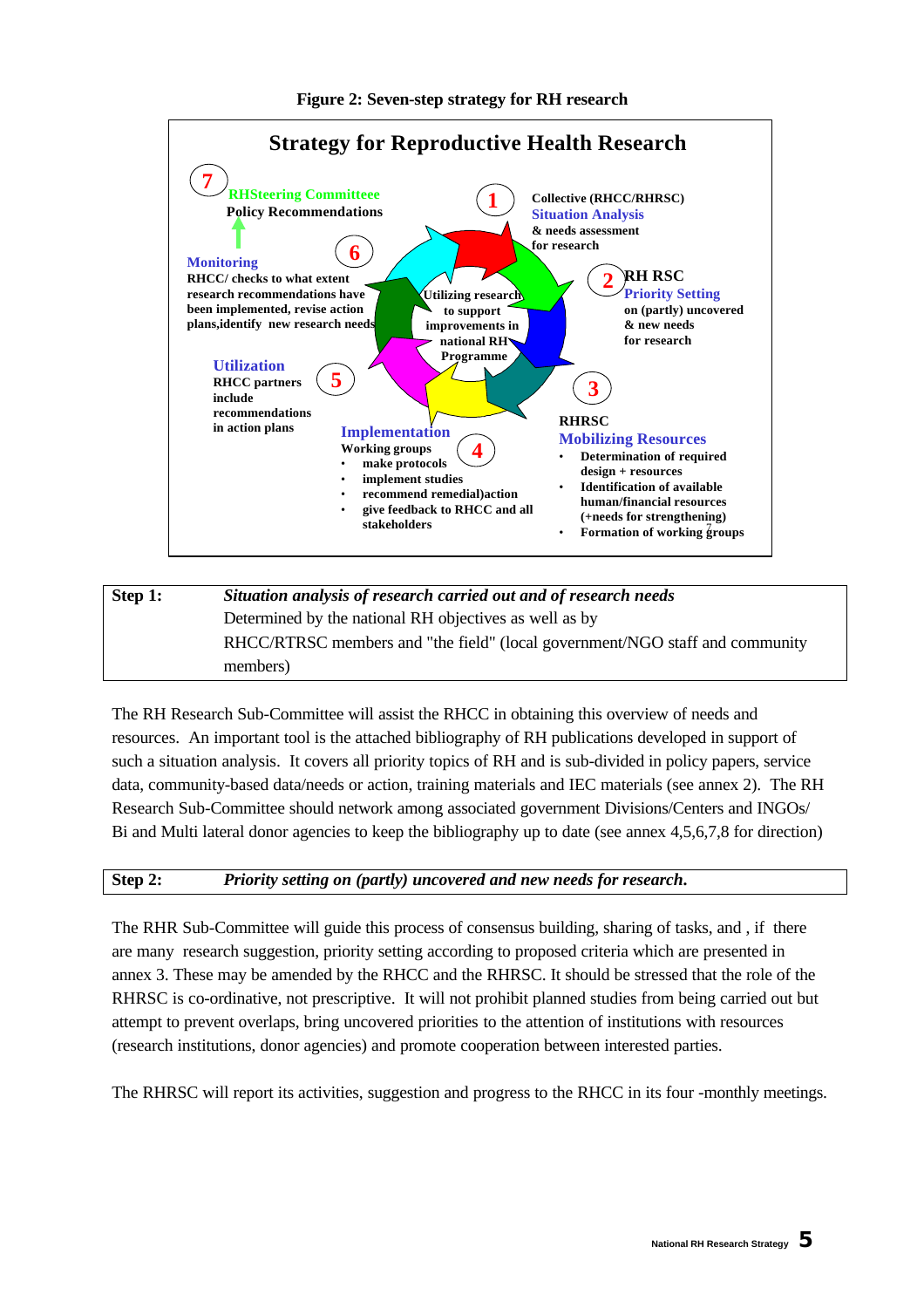#### **Step 3:** *Mobilizing resources for prioritized research topics*

The RHR Sub-committee will list available human/financial resources and identify needs and possible means for strengthening these resources. It will do so in relation to preferred research designs, and give suggestions for the formation of working groups, including interested research partners and facilitators related topics. These activities will be included in the report to the RHCC, and possible requests for extra resources will be presented for discussion and consideration in the RHCC.

**Step 4:** *Develop and implement research protocols, inform and receive feedback from all stakeholders, including the RHRSC and RHCC*

Protocol development will take place by research teams or working group in co-operation with the hosting/financing partners (who will for the greater part be RHCC/RHRSC members) and with target groups in the field.

Feed back on results and recommendations will be requested by the researchers from the target group(s) and hosting/financing partners before finalizing the report. Feed back can also be asked from wider interested audiences (other RHRSC/RHCC partners, policy makers, and researchers) who are invited to attend, "research days" on which a number of related studies may be presented.

After such critical discussions, working groups will hand in their research reports, with recommendations and a clear summary to the RHCC for discussion.

# **Step 5:** *Utilization of research findings by RHCC members, incorporating recommendation in their RH action plans*

Discussion in the RHCC of research funding and recommendations for action on priority RH problems will likely lead to decisions on implementations of at least some recommendations by at least some, and in case of pertinent issues ever by all, RHCC members

Recommendations may apply to village, district or higher levels, and to direct care as well as support services (training, supervision, supply of drugs and equipment), or to overall management.

| Step 6: | Monitoring by RHCC to what extent decisions to implement recommendations have         |
|---------|---------------------------------------------------------------------------------------|
|         | been actually implemented; revise action plans; identify further research needs; make |
|         | recommendations to the RH Steering Committee about including some successfully        |
|         | implemented or clearly urgent recommendations in health policy or national health     |
|         | <i>programmes.</i>                                                                    |

During the 4-monthly meetings of the RHCC, members will check to what extent decisions made to implement research recommendations have indeed been carried out. They will discuss achievements and constraints, revise short or long term actions plans, if required, and/or identify needs for further research to obtain better insight in constraints met and how to solve these. The RH Research Sub-Committee will help prepare this agenda point.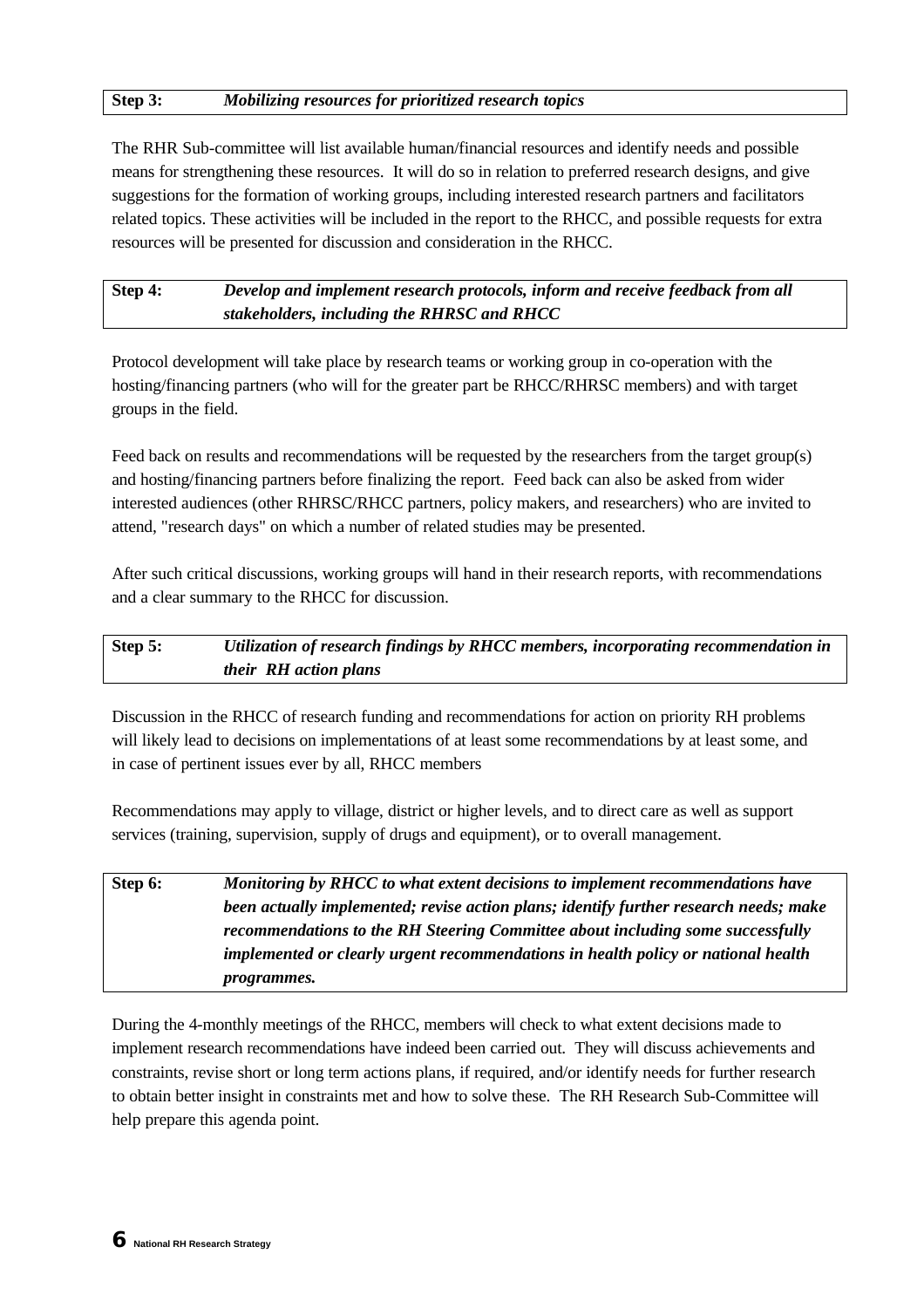The RHCC will (likely delegated to the RHRSC) prepare an overview of research carried out and recommendations implemented for the yearly meetings of the RH Steering Committee. This overview will include recommendations for possible changes in health policy and programmes.

**Step 7:** *RH Steering Committee considering possible changes in health policy and programmes, influenced by research and resulting RH activities in the field*

The point of possible adaptations in RH programmes and even policy will probably be standard on the agenda of the RHSCC. Relevant research findings and experiments with implantation of research recommendations could give the discussion a more solid basis.

#### **Starting a fresh research cycle**

Both the RHCC and the RHSC may, sometimes following suggestions of the RHR Sub-Committee, propose additional or new studies to solve problems that come up in their discussions. These propositions will be taken on in a new cycle starting at step 1. If the suggestion is merely an elaboration of existing research, it may well be possible to skip the first two or even three steps, however, and present the suggestion straight to the working groups or research team that has been conducting the study.

In 1999, during the third meeting of the RH Coordination Committee, it was decided to form a Reproductive Health Research Sub-Committee. The RHCC identified the Chief of Demography Section, Family Health Division, DoHS as the member secretary of the RH Research Sub-Committee. The RH Research Sub-Committee will be formed by representatives of the RHCC and the National Health Research Council. The terms of reference of the RH Sub-Committee will be specified by the members of the sub-committee and shall be approved by the RHCC. The Reproductive Health Research Sub-Committee will identify the research needs for planning, management and evaluation of the Reproductive Health services in Nepal. This committee shall act as a technical advisory body to support the RHCC with regards to research related to Reproductive Health.

The Reproductive Health Research Sub-Committee (RHRSC) shall meet once each two weeks prior to the Reproductive Health Coordination Committee (RHCC) meting. The RHRSC will report the issues and status related to the reproductive health to the RHCC and obtain necessary guidance and approval. The RHRSC will identify network of individuals and institutions involved in the area of RH research in Nepal. If required, the network groups will meet prior to the RHRSC meeting to provide necessary input to the RHRSC meeting. Furthermore, working groups will be formed by the RHRCC to support and implement the research. The members of a working group shall have experience and expertise to provide inputs in the specific research areas covered by the group as well as facilitate the research activities. For example, principle investigators of research teams working in a RH priority area may be members as well as internal and on an adhoc basis, external experts.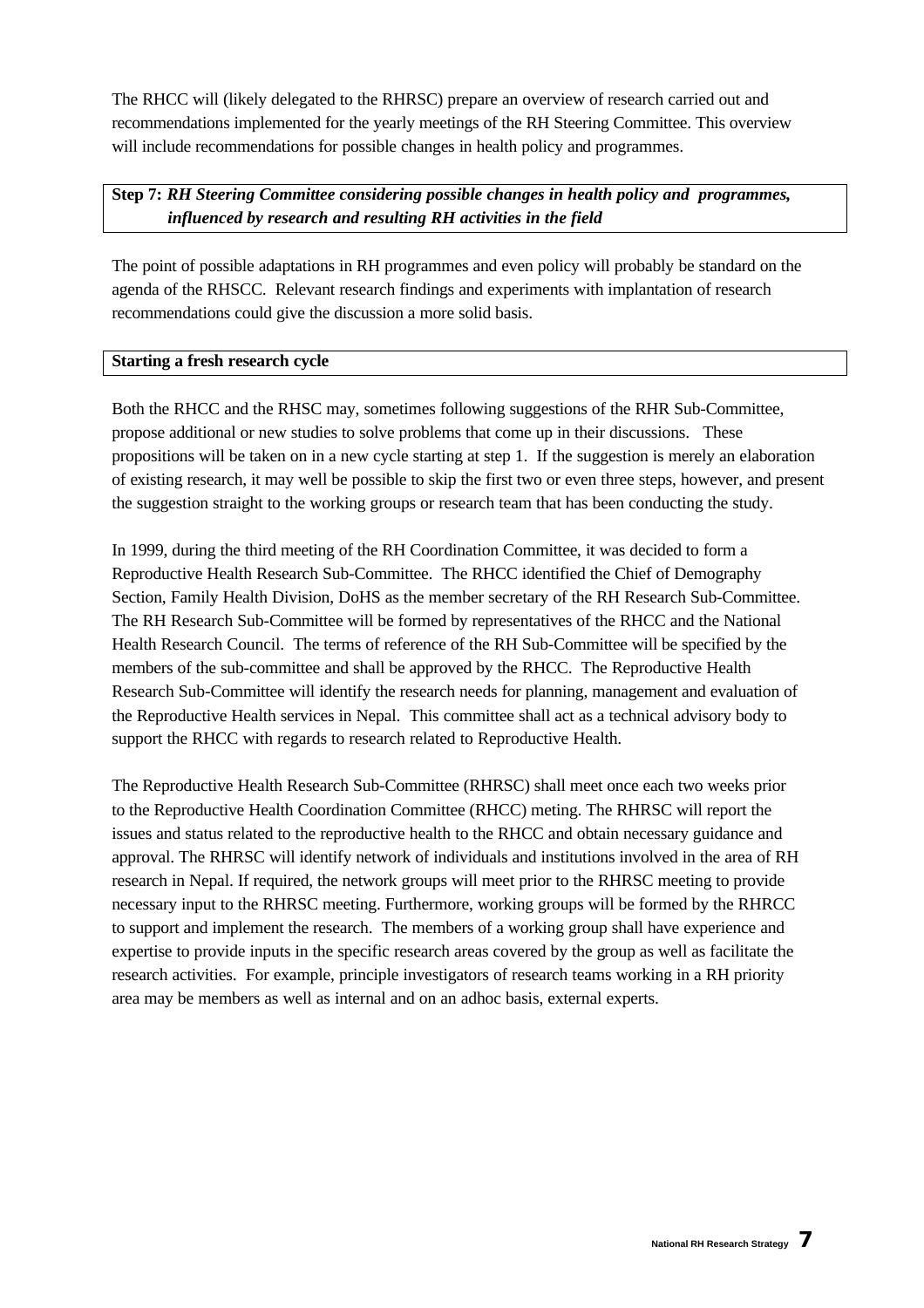The RH Research Strategy should be evaluated on its functioning one year after installing the RHR Sub-Committee.

| Leadership:      | Chairperson will rotate each year between Government and Non Government<br>Oragnization representative and shall be designated by the Director of Family<br>Health Division.                                                                      |
|------------------|---------------------------------------------------------------------------------------------------------------------------------------------------------------------------------------------------------------------------------------------------|
| Membership:      | Active researchers                                                                                                                                                                                                                                |
| Functioning:     | Each member is responsible for a number of related institutions (Govt. NGO,<br>research institution) to ensure that annotated bibliography of completed<br>research, list of research needs and planned/started studies remains up to date        |
| Working schedule | Meet one month before meeting of RHCC (once in 4 months) to prepare over<br>view of needs, planned and ongoing, completed research, discuss funding &<br>recommendation of completed studies, spot priorities/research forward<br>recommendation. |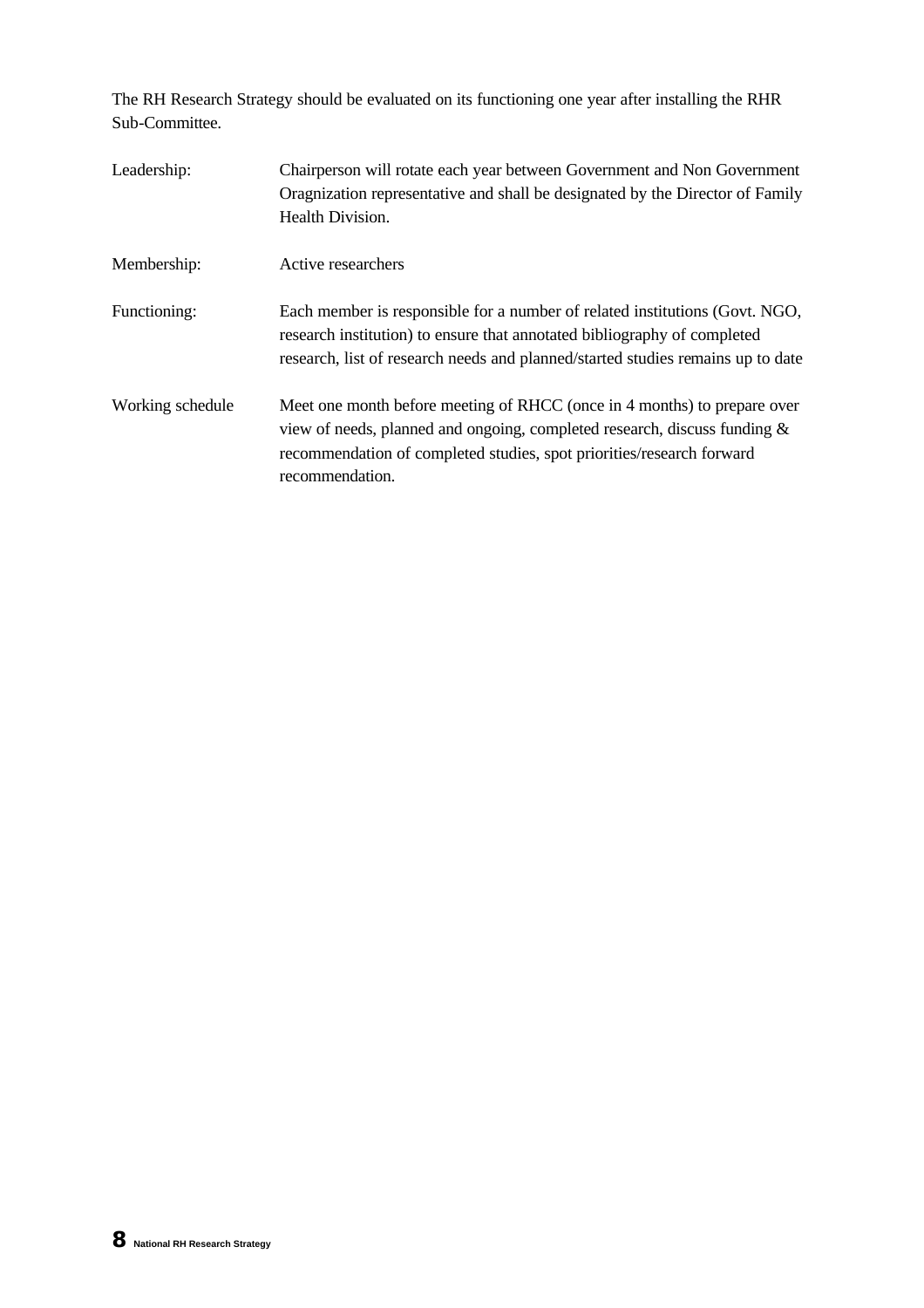# **Annexes**

| <b>RH PACKAGE</b>                                               | Family level  | Community                                                                                                                                   | SHP/HP                                                                          | <b>PHCC</b>                                                                                                                                    | <b>District Hospital</b>                                                                                                                     |
|-----------------------------------------------------------------|---------------|---------------------------------------------------------------------------------------------------------------------------------------------|---------------------------------------------------------------------------------|------------------------------------------------------------------------------------------------------------------------------------------------|----------------------------------------------------------------------------------------------------------------------------------------------|
| BY LEVEL                                                        |               |                                                                                                                                             |                                                                                 |                                                                                                                                                |                                                                                                                                              |
| <b>Family Planning</b>                                          | IEC, referral | IEC, counseling,<br>Condoms/Pills<br>via TBA,<br>FCHV, Depo at<br>outreach                                                                  | IEC, counseling,<br>Condoms/Pills/<br>Depo, IUD*,<br>Norplant*                  | IEC, counseling,<br>Condoms, Pills,<br>Depo, (IUD/<br>Norplant/<br>surgical<br>contraception)*<br>Management of<br>complications &<br>referral | IEC, counseling,<br>Condoms, Pills,<br>Depo, (IUD/<br>Norplant/<br>surgical<br>contraception)*<br>Management of<br>complications<br>referral |
| Safe<br>Motherhood                                              | IEC, referral | IEC, ANC/PNC<br>at outreach,<br>delivery with<br>trained health<br>worker and<br>TBA, safe<br>delivery kits, use<br>of kit bags<br>Referral | IEC, ANC/PNC<br>and delivery<br>services<br>Supervision of<br>TBAs,<br>Referral | <b>IEC, ANC/PNC</b><br>and delivery,<br>New born care<br>Lab (albumin,<br>sugar HB-<br>testing)<br>Referral<br>Basic EOC                       | IEC, ANC/PNC<br>General EOC<br>Anesthesia<br><b>Blood</b><br>transfusion<br>C/section<br>Referral                                            |
| Neonatal health<br>(newborn care)                               | IEC, referral | IEC, limited<br>treatment,<br>referral                                                                                                      | IEC, limited<br>treatment.<br>referral                                          | IEC, limited<br>treatment,<br>referral                                                                                                         | IEC, limited<br>treatment,<br>referral                                                                                                       |
| RTI/STD/<br><b>HIV/AIDS</b>                                     | IEC, referral | IEC, counseling,<br>referral                                                                                                                | IEC, counseling,<br>referral<br>Syndromic<br>treatment                          | IEC, counseling,<br>Diagnosis<br>treatment<br>referral                                                                                         | IEC, counseling<br>Diagnosis<br>treatment<br>referral                                                                                        |
| <b>Adolescent RH</b>                                            | IEC, referral | IEC, referral                                                                                                                               | IEC, counseling,<br>treatment<br>referral                                       | IEC, counseling,<br>treatment<br>referral                                                                                                      | IEC, counseling,<br>treatment,<br>referral                                                                                                   |
| Prevention and<br>management of<br>sub-fertility                | IEC, referral | IEC, referral                                                                                                                               | IEC, counseling,<br>referral                                                    | IEC, counseling,<br>limited diagnosis<br>e.g., semen<br>diagnosis,<br>referral                                                                 | IEC, counseling,<br>limited diagnosis<br>e.g., semen<br>diagnosis,<br>referral                                                               |
| Prevention and<br>management of<br>complications of<br>abortion | IEC, referral | IEC, referral                                                                                                                               | IEC, counseling<br>Treatment of<br>infection<br>referral                        | IEC, counseling<br>Diagnosis &<br>treatment of<br>infection<br>referral                                                                        | IEC, counseling<br>Diagnosis &<br>treatment of<br>infection<br>referral                                                                      |
| Life cycle RH<br>issues                                         | IEC, referral | IEC, referral                                                                                                                               | IEC, counseling,<br>referral                                                    | IEC, counseling,<br>referral                                                                                                                   | IEC, counseling,<br>referral;                                                                                                                |

<span id="page-11-0"></span>**ANNEX 1: RH STRATEGY PRIORITY TOPICS**

*\* in selected sites only*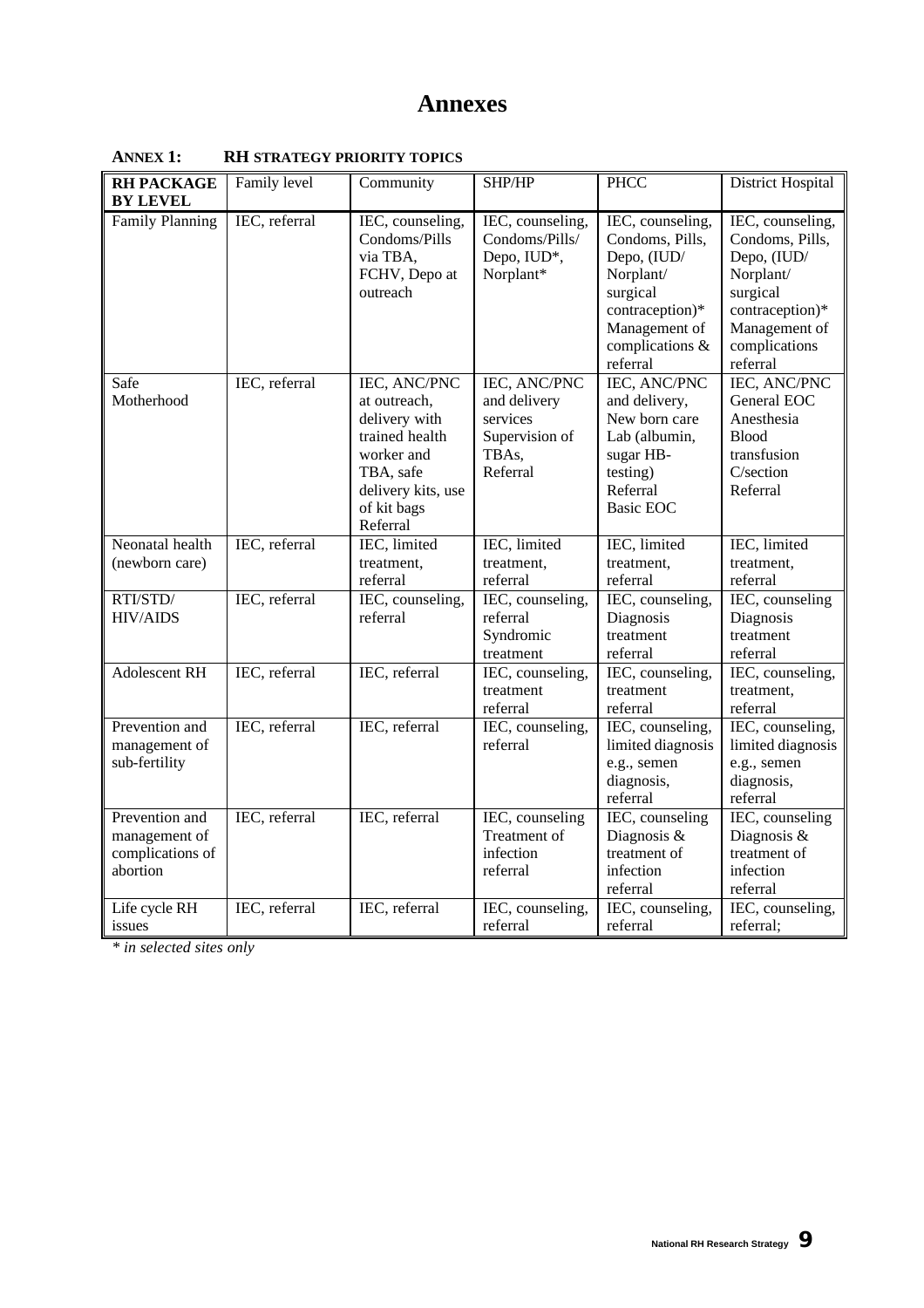# <span id="page-12-0"></span>**ANNEX 2: TOOLS TO ASSIST IN TAKING STEPS 1-7 OF THE RH RESEARCH STRATEGY**

#### **Step 1. Situation analysis**

- What research has been/ is being carried out?
- What is needed? ( in terms of committee members' and national RH objectives)
- Are new research needs arising from the field?

#### **Step 2. Consensus building/sharing of task/priority setting**

- Which needs are not covered or have been insufficiently covered?
- Is it possible to cover all needs or is prioritization required (see criteria)

#### *Proposed criteria for prioritizing uncovered/new needs for research*

(consensus building instrument rather than rating)

- Importance of the problem
	- − magnitude (+prognosis)
	- − severity
	- − related impact (on family/country)
- Needs of target groups (their perception)
- Needs of services (in terms of planning, management, evaluation of RH services)
- Available data (avoidance overlap)
- Available research capacity and financial inputs (feasibility)
- Anticipated feasibility of implementing results (possibilities & motivation of RHCC partners, staff, target groups to participate)

#### **Step 3. Mobilizing resources**

- How should selected studies be carried out?
- Broad design required:
	- Exploratory/in-depth/participatory/action research
	- − Cross-sectional survey
	- − Comparative study
	- − Quasi-experimental or before-after study?
- Who will do it?
	- − Who will host/finance the study?
		- − Available capacity to implement?
- (Need for support/training? From where?)
- What are the available financial resources
- (Need for extra resources? From where?)
- Formation of working groups.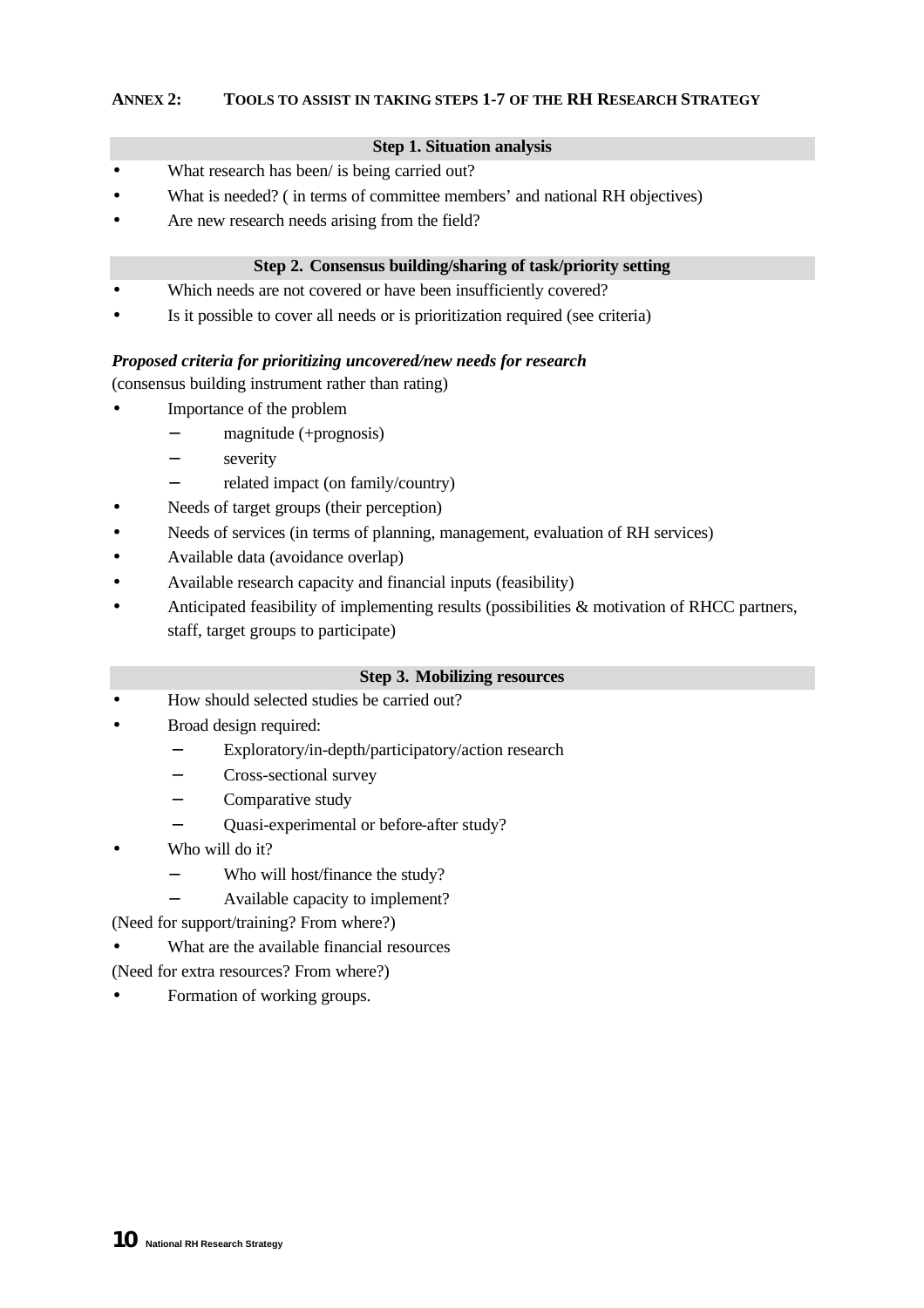# **Step 4. Implementation of studies**

- Has protocol development taken place in co-ordination with RHCC hosting partners (may be more than one) and target groups in the field
- Was there feedback of results and recommendations to target groups and hosting partners before finalization of report?
- Are studies carried out according to the objectives and proposed methods? If not, can research teams defend deviations?
- Are conclusions valid with respect to methods and techniques used?
- Are recommendations adequate and feasible, in view of findings as well as of possible constraints expected in their implementation?

#### **Step 5. Implementation of research results**

- Has RHSC kept track of ongoing and completed RH studies (see bibliography)
- Has RHRSC provided research reports, summaries and recommendation of completed studies to RHCC?
- Have these been discussed?
- Have decisions on which organization will implement which recommendation be listed per study? (in sequences of overview of possible RH topics as presented in annex 1)?

# **Step 6. Monitoring of implemented recommendations**

- Which recommendations have been implemented according to decisions taken by RHCC
	- What were the facilitating factors
	- What are the (potential) effects and actual cost?
- Which recommendations that should have been implemented (according to RHCC decision) have not been implemented?
	- − What were reasons?
	- Can major constraints be overcome? How?
	- − Is additional research required to overcome constraints? Include in workplans of the studies, or start new process from step 1 onwards?
- Which research findings and implemented recommendations should be forwarded to the RH Steering Committee, with advocacy to include them in RH policies and programmes?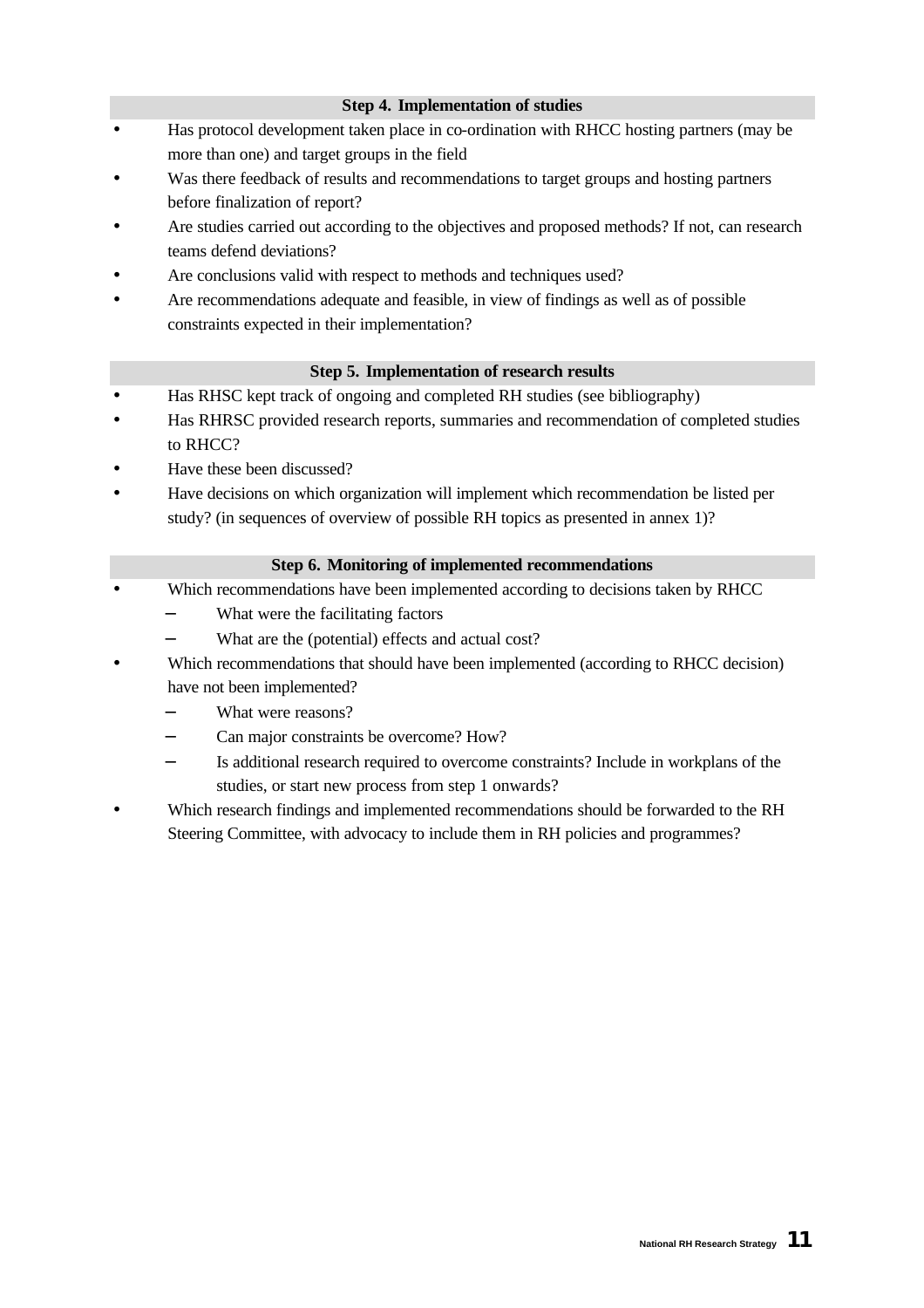# <span id="page-14-0"></span>**ANNEX 3: ANNOTATED BIBLIOGRAPHY OF REPRODUCTIVE HEALTH**

|                 | Policy/program documents |
|-----------------|--------------------------|
| Author:         |                          |
| Title:          |                          |
| Year onset:     | Year of publication:     |
| Tech. assist.:  |                          |
| Funding source: | No. of pages:            |
| Publisher:      |                          |
|                 |                          |
|                 |                          |
|                 |                          |

**Material type:**

**Language:**

**Target audience:**

**National standard:**

**Training of trainers:**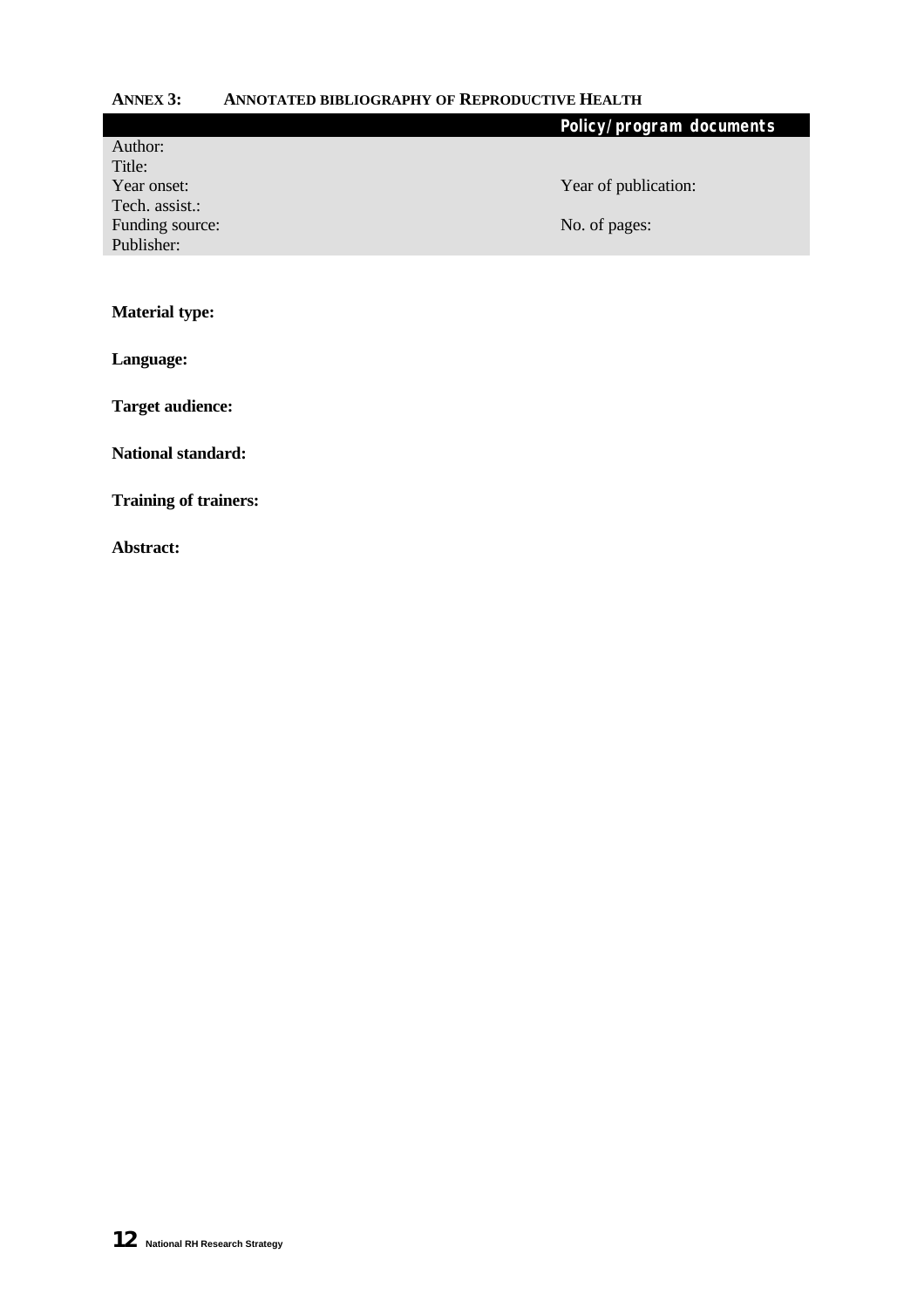# **Planning, management and evaluation of services**

Author: Title: Tech. assist.: Funding source: No. of pages: No. of pages: Publisher:

Year onset: Year of publication:

**Material type:**

**Language:**

**Target audience:**

**National standard:**

**Training of trainers:**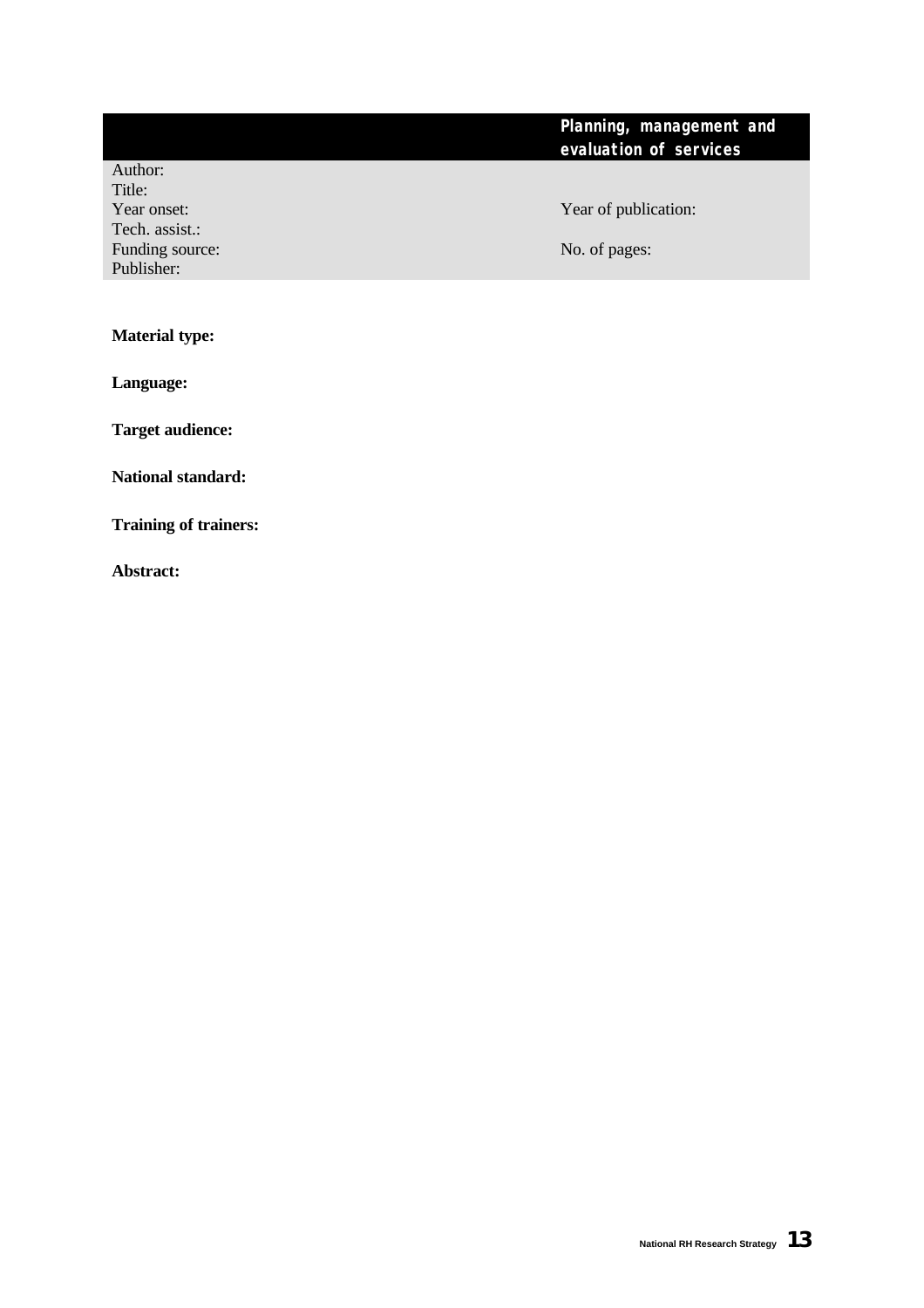# **Community-based studies**

Author: Title: Tech. assist.: Funding source: No. of pages: No. of pages: Publisher:

Year onset: Year of publication:

# **Material type:**

**Language:**

**Target audience:**

**National standard:**

**Training of trainers:**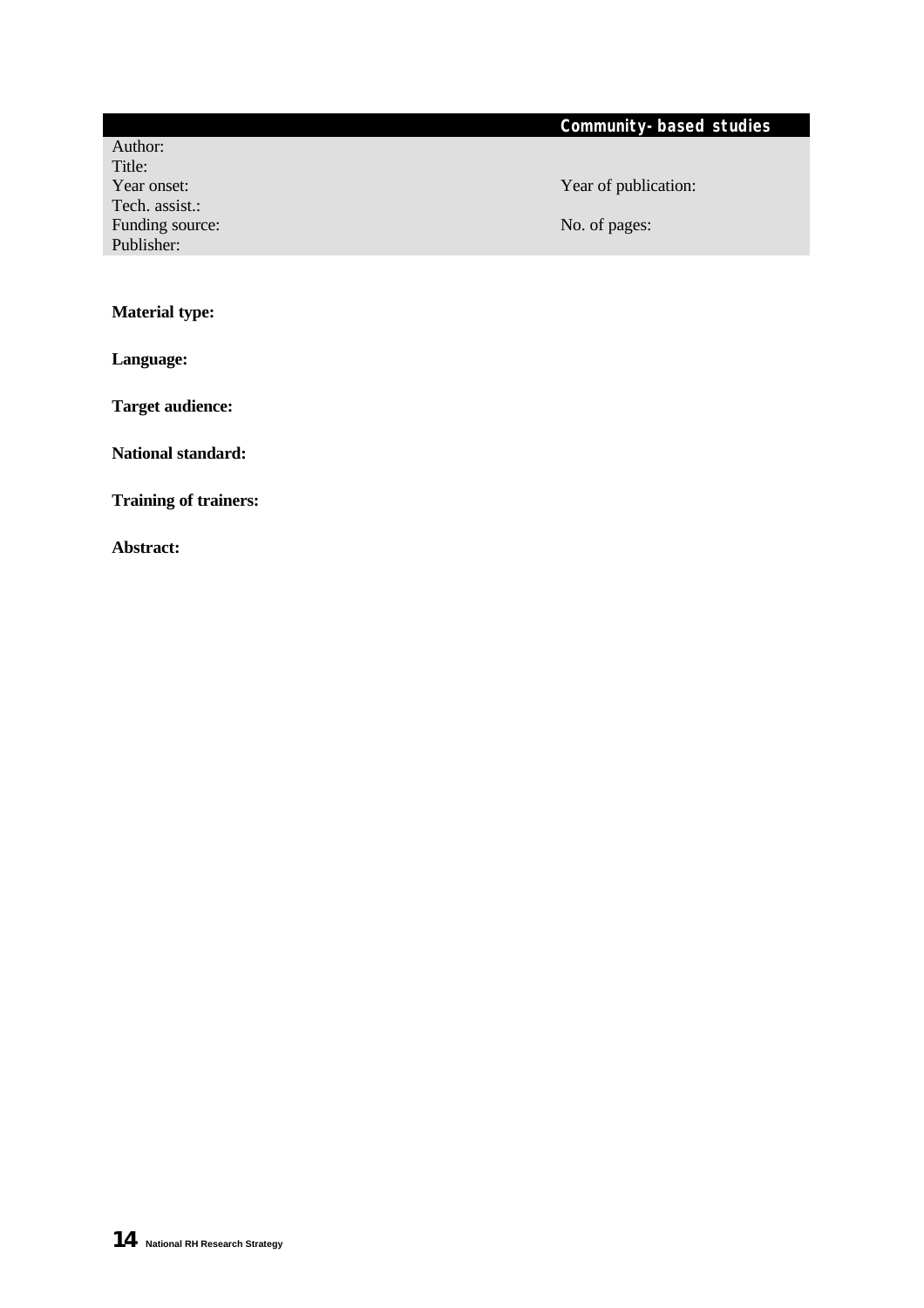# **Training**

Author: Title: Year onset: Year of publication: Tech. assist.: Funding source: No. of pages: No. of pages: Publisher:

# **Material type:**

**Language:**

**Target audience:**

**National standard:**

**Training of trainers:**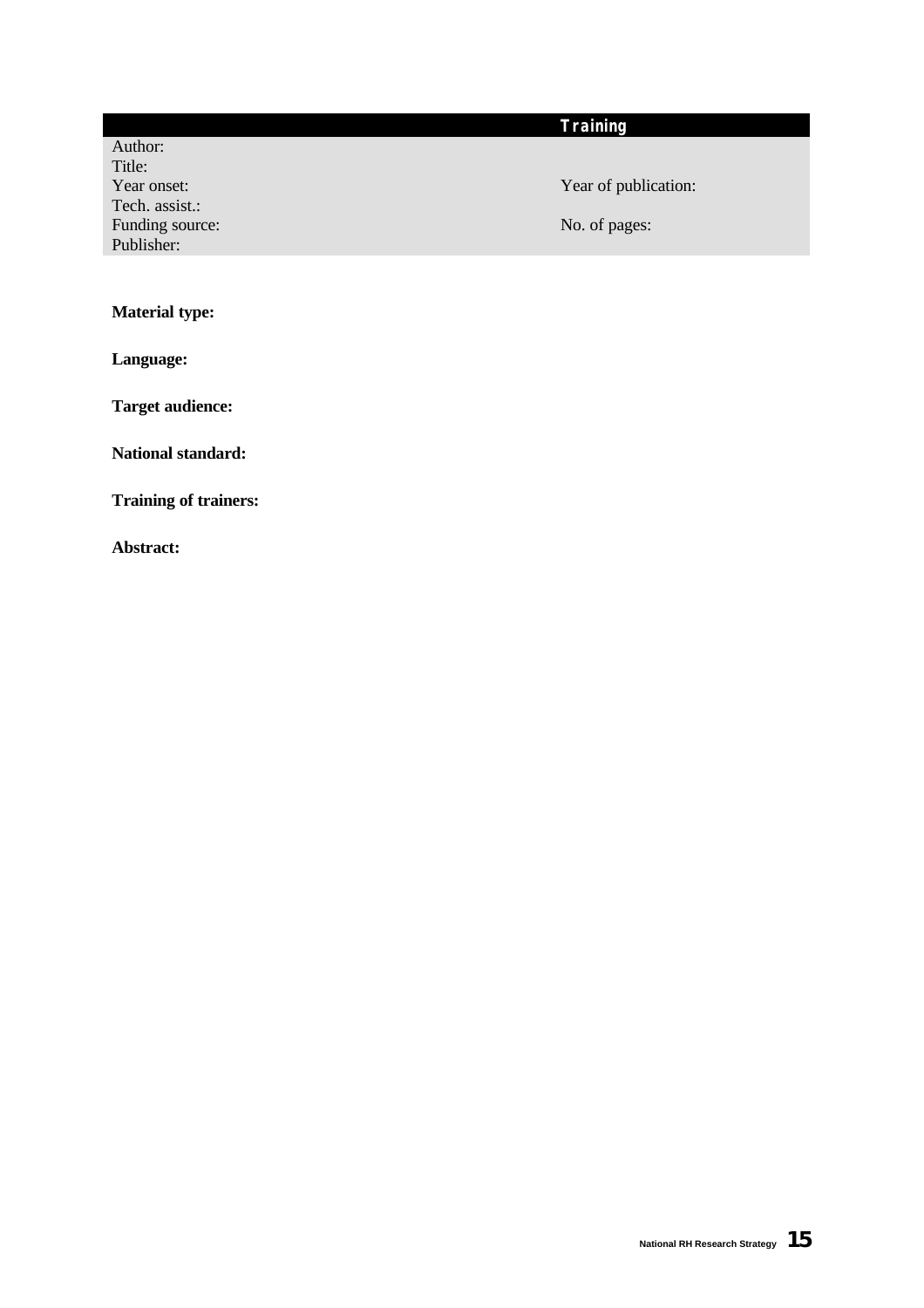# **IEC and advocacy**

Author: Title: Tech. assist.: Funding source: No. of pages: No. of pages: Publisher:

# Year onset: Year of publication:

# **Material type:**

**Language:**

**Target audience:**

**National standard:**

**Training of trainers:**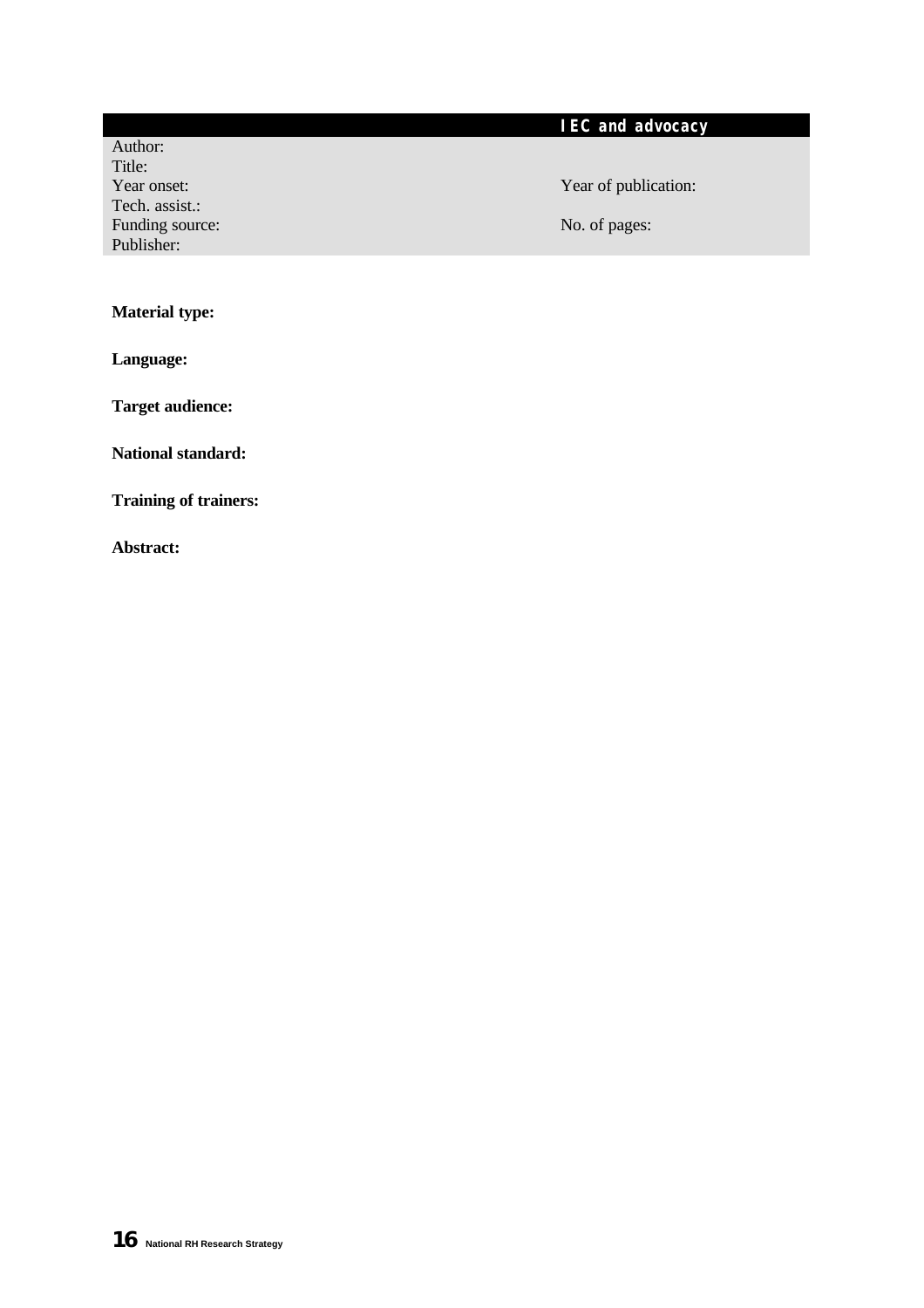#### <span id="page-19-0"></span>**ANNEX 4: TABLE OF CONTENTS OF REPRODUCTIVE HEALTH ANNOTATED BIBLIOGRAPHY**

# **1 Family Planning**

- 1.1 Policy/program documents
- 1.2 Planning, management and evaluation of services
- 1.3 Community-based studies
- 1.4 Training
- 1.5 IEC and advocacy

# **2 Safe Motherhood**

- 2.1 Policy/program documents
- 2.2 Planning, management and evaluation of services
- 2.3 Community-based studies
- 2.4 Training
- 2.5 IEC and advocacy

# **3 Neonatal Health**

- 3.1 Policy/program documents
- 3.2 Planning, management and evaluation of services
- 3.3 Community-based studies
- 3.4 Training
- 3.5 IEC and advocacy

# **4 RTI/STD/HIV/AIDS**

- 4.1 Policy/program documents
- 4.2 Planning, management and evaluation of services
- 4.3 Community-based studies
- 4.4 Training
- 4.5 IEC and advocacy

# **5 Adolescent Reproductive Health**

- 5.1 Policy/program documents
- 5.2 Planning, management and evaluation of services
- 5.3 Community-based studies
- 5.4 Training
- 5.5 IEC and advocacy

# **6 Infertility and Sub-fertility**

- 6.1 Policy/program documents
- 6.2 Planning, management and evaluation of services
- 6.3 Community-based studies
- 6.4 Training
- 6.5 IEC and advocacy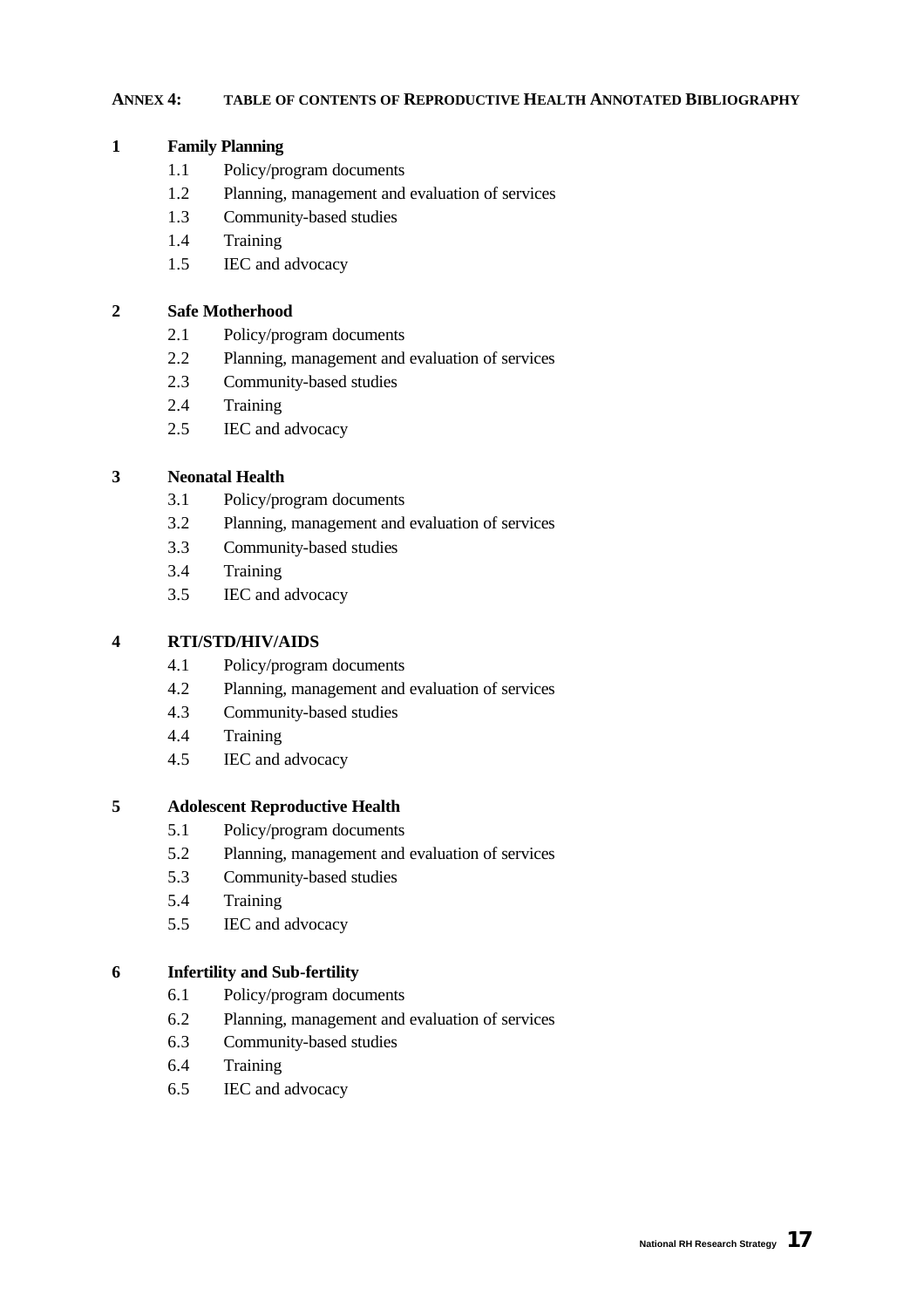# **7 Abortion**

- 7.1 Policy/program documents
- 7.2 Planning, management and evaluation of services
- 7.3 Community-based studies
- 7.4 Training
- 7.5 IEC and advocacy

# **8 Life Cycle Reproductive Health issues**

- 8.1 Policy/program documents
- 8.2 Planning, management and evaluation of services
- 8.3 Community-based studies
- 8.4 Training
- 8.5 IEC and advocacy

# **9 Gender Issues e.g. male involvement in Reproductive Health, violence against women, girl trafficking etc.**

- 9.1 Policy/program documents
- 9.2 Planning, management and evaluation of services
- 9.3 Community-based studies
- 9.4 Training
- 9.5 IEC and advocacy

# **10 Reproductive Health in General**

- 10.1 Policy/program documents
- 10.2 Planning, management and evaluation of services
- 10.3 Community-based studies
- 10.4 Training
- 10.5 IEC and advocacy